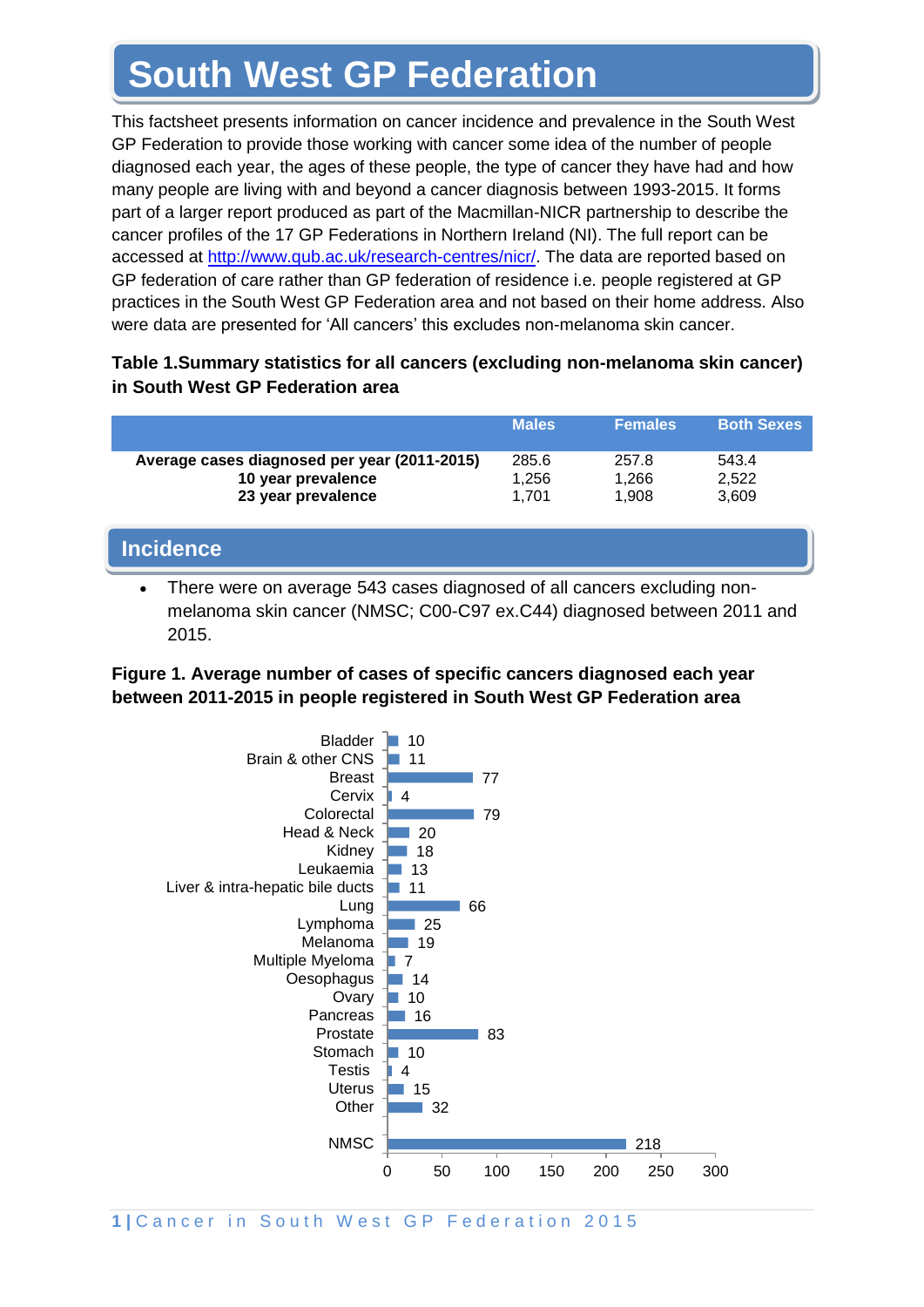• In 2011-2015 there were on average 77 cases of invasive female breast cancer, 83 cases of prostate cancer, 79 cases of colorectal cancer, 66 cases of Lung cancer and 218 cases of non-melanoma skin cancer diagnosed each year.

#### **Figure 2. Proportion (%) of cases diagnosed between 2011 and 2015 by specific cancer site and stage at diagnosis in South West GP Federation area**



#### **Figure 3. Proportion (%) of cases diagnosed between 2011 and 2015 by specific cancer site and age at diagnosis in South West GP Federation area**



 $\blacksquare$ 0 to 49 years  $\blacksquare$  50 to 59 years  $\blacksquare$ 0 to 59 years (prostate only)  $\blacksquare$  60 to 69 years  $\blacksquare$  70 years and over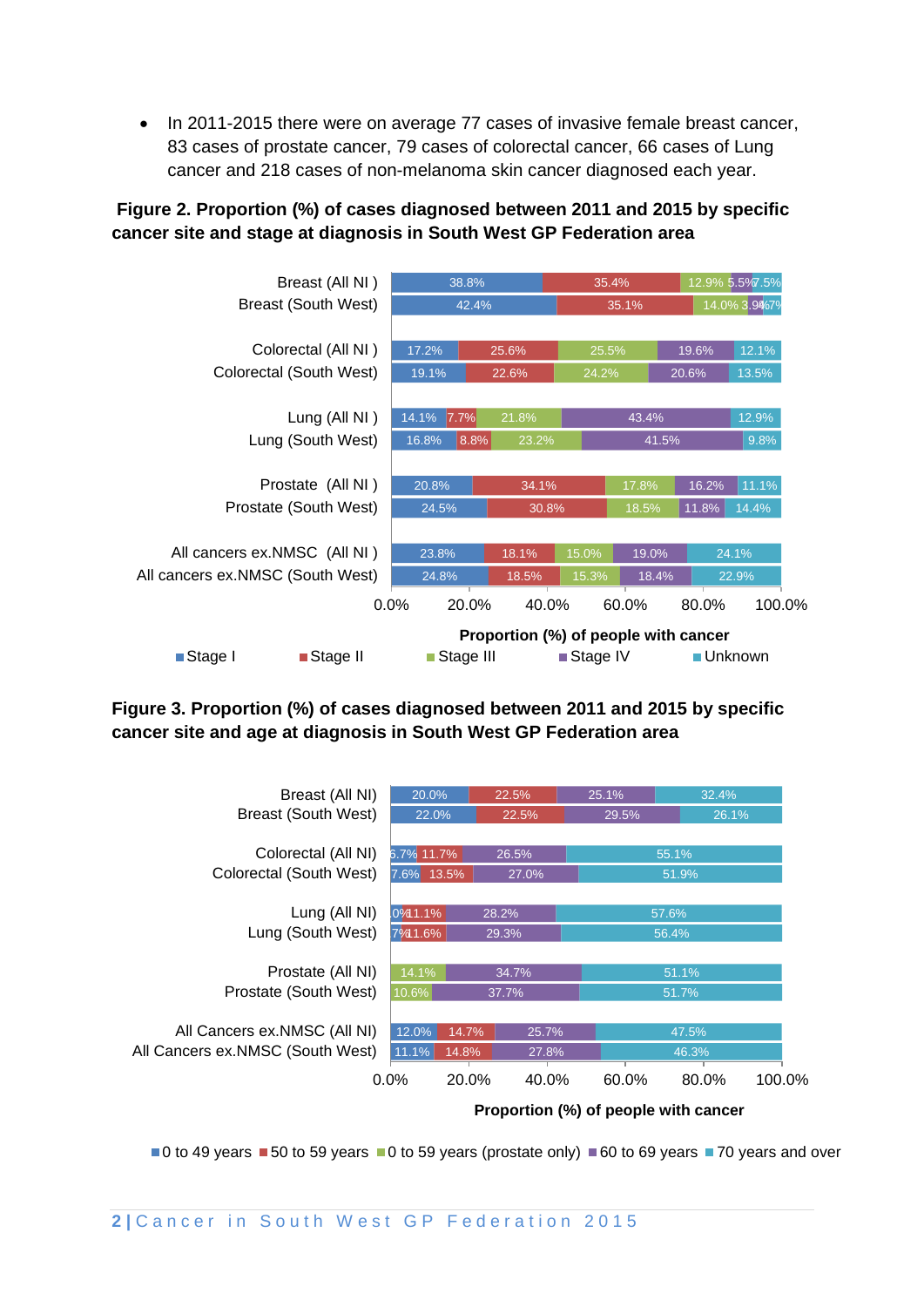#### • **Prevalence**

#### **Figure 4. 23-year prevalence of all cancer (excluding NMSC) by sex and time from diagnosis in South West GP Federation area**



The 23- year prevalence represents all people diagnosed with cancer during 1993-2015 who are still alive at the end of 2015. Other prevalence measures commonly used, which depend on the diagnosis period considered, include:

- One year prevalence (people diagnosed in 2015) which at the end of 2015 was 388 (188 males and 200 females).
- Five year prevalence (people diagnosed 2011-2015) which at the end of 2015 was 1,606 (810 males and 796 females).
- Ten year prevalence (people diagnosed 2006-2015) which at the end of 2015 was 2,522 (1,256 males and 1,266 females).
- Twenty-three year prevalence (people diagnosed 1993-2015) which at the end of 2015 was 3,609 (1,701 males and 1,908 females).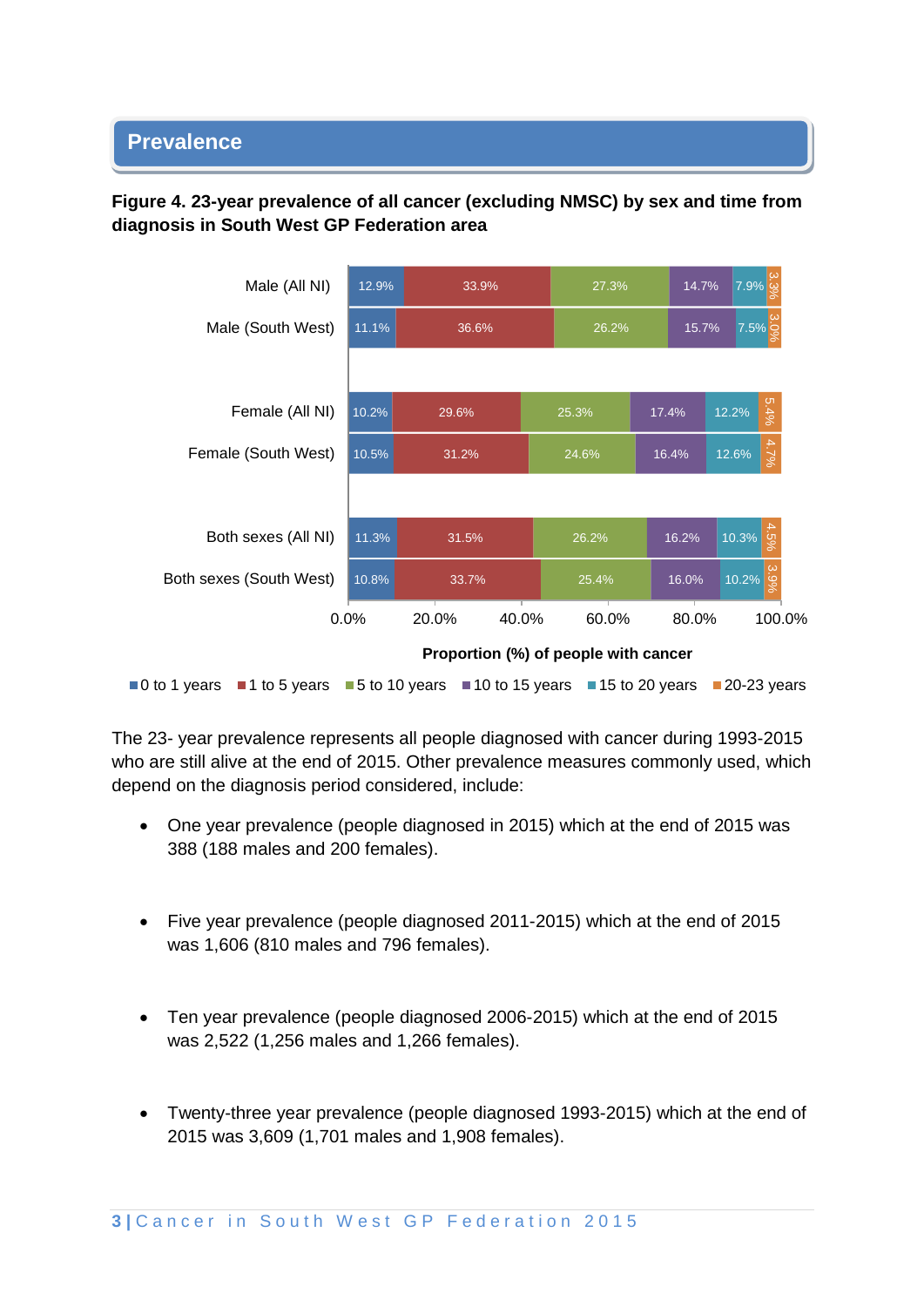**Figure 5. 23 year prevalence (based on time since diagnosis) for all cancers (excluding NMSC) by sex in South West GP Federation area**



**Figure 6. 23-year prevalence (number of people) for all cancers (excluding NMSC) by sex and cancer site in South West GP Federation area**



At 31<sup>st</sup> December 2015, of those people living up to 23 years after a cancer diagnosis (excluding non-melanoma skin cancer) in the South West GP Federation:

- Over half (61.2%) of people had been diagnosed with breast, prostate, colorectal or lung cancer.
- 1,908 were female and of these over 4 in 10 females (45.0%) had, had a diagnosis of invasive breast cancer (ICD10 C50).
- 1,701 were male and of these 4 in 10 males (41.4%) had, had a diagnosis of prostate cancer (ICD10 C61).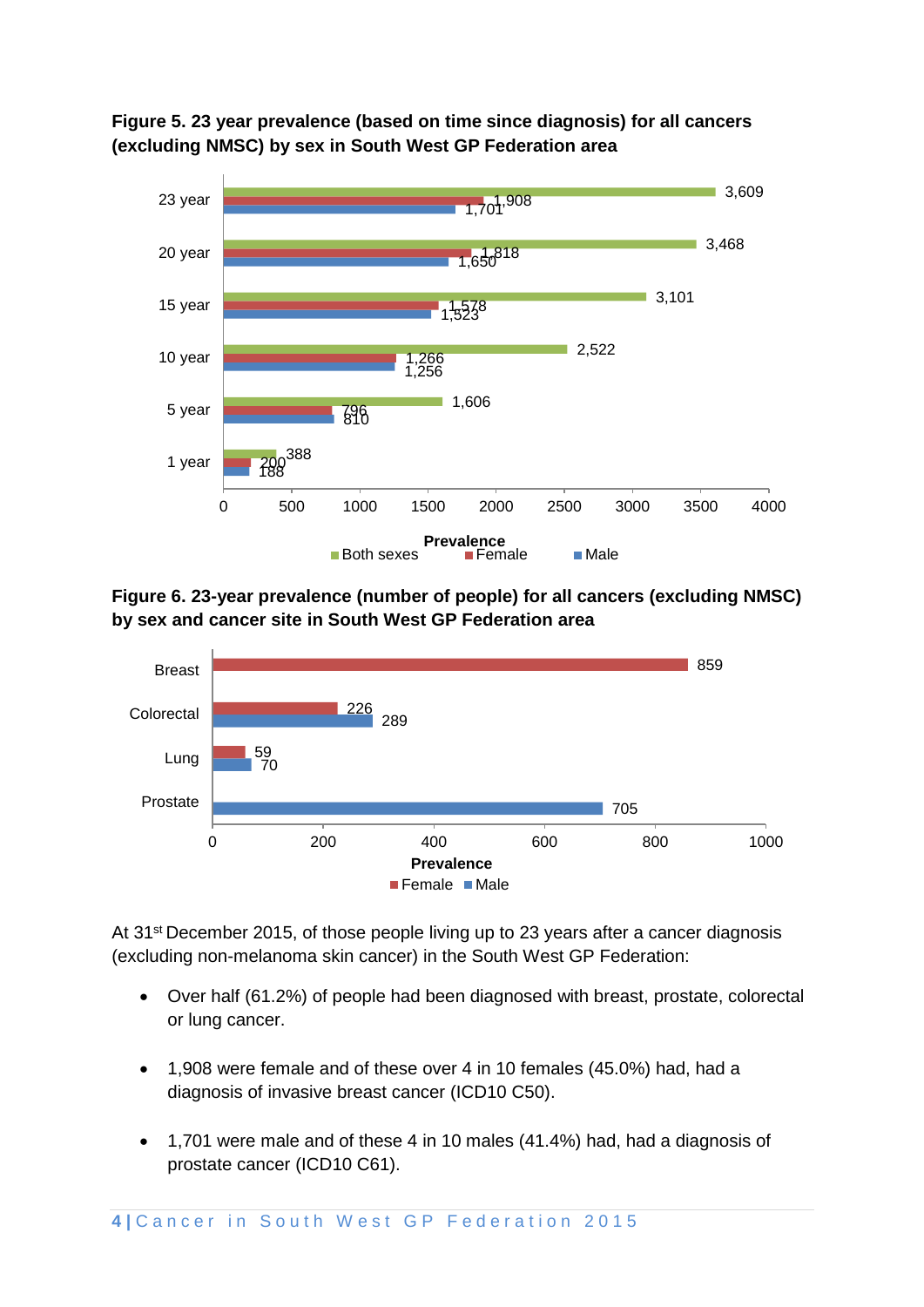#### **Figure 7. 23-year prevalence for all cancers (excluding NMSC) by cancer site and time since diagnosis in South West GP Federation area**

 $\mathbf{r}$ 

| Breast (All NI; n=14,727)       | 9.1%                                 | 28.6%          |                | 62.3%                  |       |        |  |  |
|---------------------------------|--------------------------------------|----------------|----------------|------------------------|-------|--------|--|--|
| Breast (South West; n=859)      | 9.2%                                 | 30.2%          |                | 60.7%                  |       |        |  |  |
|                                 |                                      |                |                |                        |       |        |  |  |
| Colorectal (All NI; n=8,161)    |                                      | 11.3%<br>35.0% |                | 53.7%                  |       |        |  |  |
| Colorectal (South West; n=515)  | 9.1%                                 | 37.1%          |                | 53.8%                  |       |        |  |  |
| Head & Neck (All NI; n=2,142)   | 13.9%                                | 32.1%          |                | 54.1%                  |       |        |  |  |
| Head & Neck (South West; n=144) | 10.4%                                | 34.7%          |                | 54.9%                  |       |        |  |  |
|                                 |                                      |                |                |                        |       |        |  |  |
| Kidney (All NI; n=2,075)        | 14.3%                                |                | 37.9%          |                        |       | 47.8%  |  |  |
| Kidney (South West; n=113)      | 9.7%                                 | 44.2%          |                | 46.0%                  |       |        |  |  |
| Leukaemia (All NI; n=1,392)     | 11.7%                                | 30.1%          |                | 58.2%                  |       |        |  |  |
| Leukaemia (South West; n=82)    | 13.4%                                | 25.6%          |                | 61.0%                  |       |        |  |  |
|                                 |                                      |                |                |                        |       |        |  |  |
| Lung (All NI; n=2,059)          | 33.0%                                |                |                | 37.9%                  | 29.1% |        |  |  |
| Lung (South West; n=129)        | 36.4%                                |                |                | 40.3%                  | 23.3% |        |  |  |
|                                 |                                      |                |                |                        |       |        |  |  |
| Lymphoma (All NI; n=3,391)      |                                      | 9.6%<br>30.5%  |                | 59.9%                  |       |        |  |  |
| Lymphoma (South West; n=214)    | 10.7%                                | 36.0%<br>53.3% |                |                        |       |        |  |  |
| Melanoma (All NI; n=4,008)      | 9.6%                                 | 30.2%          |                | 60.2%                  |       |        |  |  |
| Melanoma (South West; n=198)    | 8.1%                                 | 32.8%          |                |                        | 59.1% |        |  |  |
|                                 |                                      |                |                |                        |       |        |  |  |
| Prostate (All NI; n=9,347)      | 11.7%                                |                | 50.8%<br>37.5% |                        |       |        |  |  |
| Prostate (South West; n=705)    | 10.5%                                | 41.3%          |                | 48.2%                  |       |        |  |  |
| Uterus (All NI; n=2,451)        | 9.2%                                 | 30.8%          |                | 59.9%                  |       |        |  |  |
| Uterus (South West; n=146)      | 8.2%                                 | 37.0%          |                | 54.8%                  |       |        |  |  |
|                                 |                                      |                |                |                        |       |        |  |  |
|                                 |                                      |                |                |                        |       |        |  |  |
| NMSC (All NI; n=33,881)         | 9.6%                                 | 33.1%          |                | 57.3%                  |       |        |  |  |
| NMSC (South West; n=1,911)      | 9.9%                                 | 34.6%          |                |                        | 55.4% |        |  |  |
|                                 | 0.0%                                 | 20.0%          | 40.0%          | 60.0%                  | 80.0% | 100.0% |  |  |
|                                 | Proportion (%) of people with cancer |                |                |                        |       |        |  |  |
| $\blacksquare$ 0-1 years        |                                      | 1-5 years      |                | $\blacksquare$ 5+years |       |        |  |  |

At 31<sup>st</sup> December 2015, of those people living up to 23 years after a cancer diagnosis (excluding non-melanoma skin cancer) in the South West GP Federation:

- Two thirds of people diagnosed with leukaemia (61.0%), female breast cancer (60.7%) were diagnosed more than five years previously.
- Over three quarters (76.7%) of people diagnosed with lung cancer were diagnosed within the last five years.